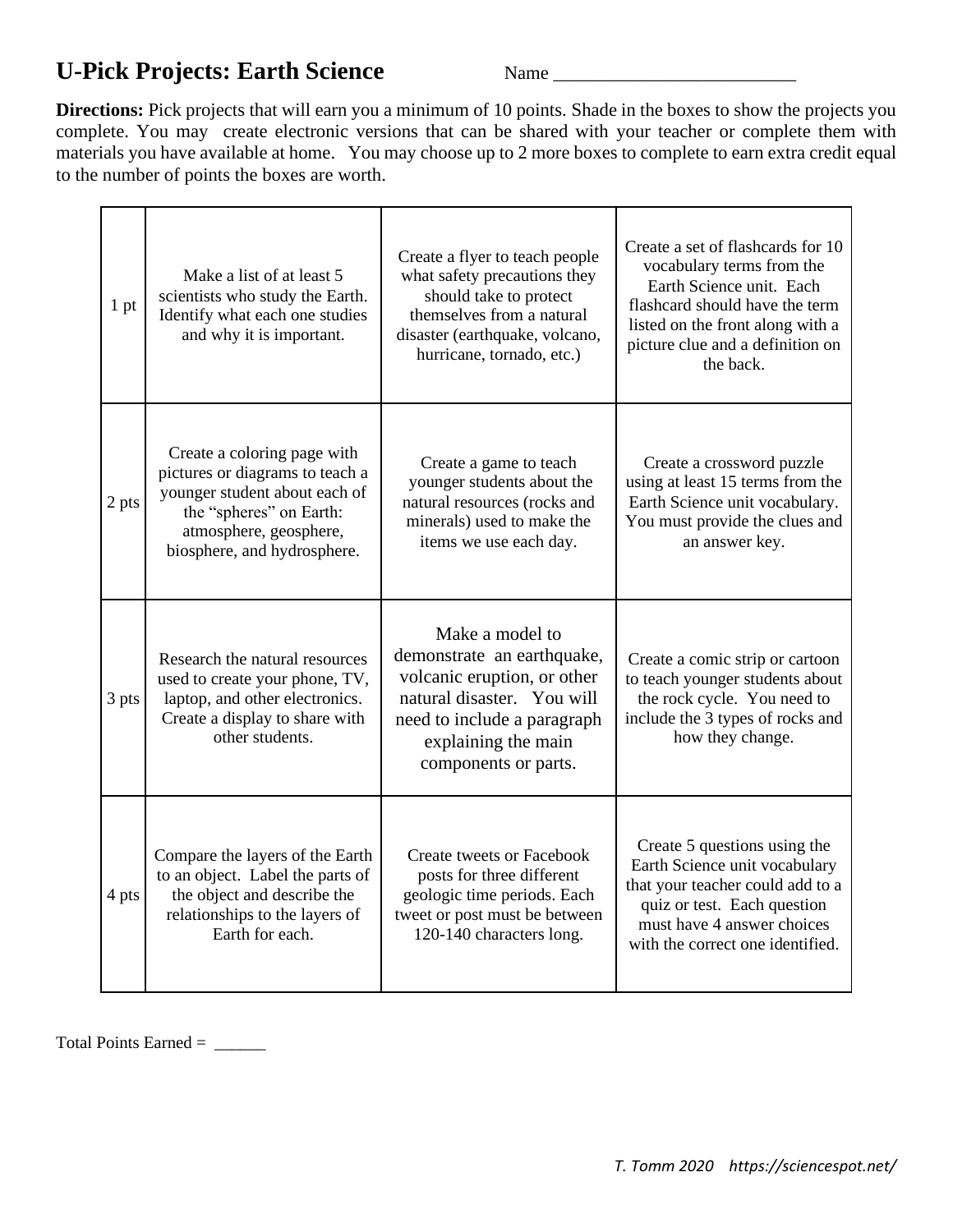## **Earth Science Vocabulary – Also available on [Quizlet](https://quizlet.com/132375744/earth-science-unit-vocabulary-all-units-flash-cards/)**

- Active Volcano that is currently erupting
- Anticline Upwards bend in rock
- Asthenosphere The soft layer of the mantle on which the lithosphere floats
- Atmosphere Outermost layer of Earth's system where weather occurs; composed of mostly N and O
- Batholith A mass of rock formed when a large body of magma cools inside the crust; makes up the "cores" of mountains
- Biosphere All the living things on Earth
- Caldera Hole (or space) left when the top of a volcano collapses
- Carbonates Family of minerals with one carbon and three oxygen atoms; fizzes to show a reaction with vinegar
- Chemical Type of sedimentary rock that forms as minerals in water crystallize
- Cinder Cone Volcano made by magma high in silica; forms as the materials build up around the central vent
- Clastic Type of sedimentary rock that forms as sediments are cemented or compacted together
- Cleavage A mineral's ability to split easily along flat surfaces
- Color Property of minerals that may be used to help in identification, but not as reliable as its streak
- Composite Volcano formed by alternating eruptions of lava and ash
- Compounds Two or more substances that are chemically combined; such as silicon dioxide or SiO2
- Compression Force that pushes on the ends of rock causing it to get thicker in the middle
- Conduction Heat is transferred between materials that are touching, such as a metal handle on a pot getting warm as the bottom of the pan heats up
- Conductor Material that transfer heat, such as a metal pan
- Constructive Force that shapes or builds up landmasses, such as mountains being created by earthquakes
- Convection Currents in the mantle responsible for the motion of the plates
- Convection The movement of matter due to differences in density that are caused by temperature variations, such as warm air rising to the top of a room and cooler air sinking
- Convergent Plates move towards each other
- Core Innermost layer of the earth made up of mostly Fe & Ni; inner = solid, outer = liquid
- Core sample Rock sample taken from the Earth that can be used as direct evidence by geologists
- Crater Bowl-shaped area at the top of a volcano
- Crust Outermost layer of the earth made up of mostly Si & O
- Crystal Regular repeating pattern found in minerals
- Crystallization Process by which crystals form in a mineral or rock
- Density Mass per unit of volume, such as g/ml
- Deposition Process in which sediment is laid down in new locations
- Destructive Force that destroys earth's landmasses, such as weathering and erosion
- Dike A slab of volcanic rock formed when magma forces itself vertically across rock layers
- Divergent Plates move away from each other
- Dome Mountains Formed when magma collects and pushes the rock layers above it into a rounded-dome shape
- Dormant Volcano that is not currently erupting, but is expected to do so in the future
- Earth Third rock from the sun
- Earthquake Shaking or trembling of the Earth's crust
- Energy The ability to do work
- Epicenter Point on the Earth's surface directly above where the rock first broke or moved to start an earthquake
- Erosion Process by which weathered rock and soil are moved from one place to another
- Explosive Eruption that occurs with magma that is high in silica
- Extinct Volcano that is not expected to erupt
- Extrusive Igneous rock that forms at or above Earth's surface; cools quickly which results in small crystals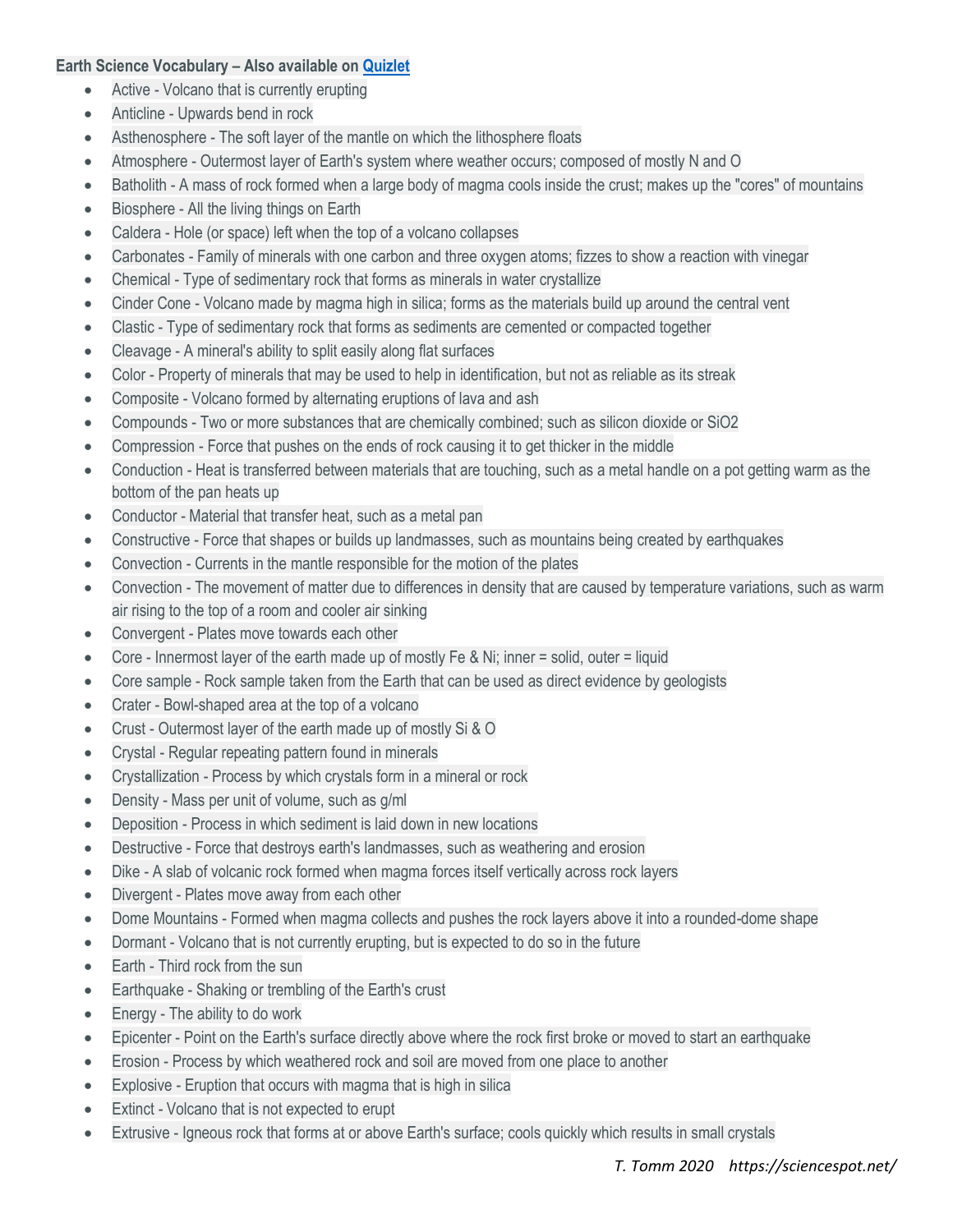- Focus Point inside Earth where rock first breaks or moves to cause an earthquake
- Foliated Type of metamorphic rock with minerals arranged in band or layers
- Foot wall Block of the fault that lies below the fault line
- Fracture The way a mineral looks when it breaks apart in an irregular way
- Gemstone A hard, colorful mineral that has a brilliant or glassy luster and is valued for its appearance
- Geology Study of the Earth and its structure and composition
- Geosphere The Earth itself; composed of three layers
- Hanging wall Block of the fault that lies above the fault line
- Hot spot A volcanically active area of Earth's surface far from a tectonic plate boundary
- Hydrosphere All the water on Earth
- Igneous Type of rock that forms from magma or lava
- Inner Layer of the core that is solid metal; believed to be involved in creating Earth's magnetic field
- Inorganic Not from a living thing
- Insulator Material that prevents or reduces conduction, such as the plastic on a pan's handle
- Intrusive Igneous rock that forms inside the Earth; cools slowly which results in larger crystals
- Island arc A string of islands formed by the volcanoes along a deep ocean trench or plate boundary
- Lava Molten rock is at or above the Earth's surface
- Lava flow Refers to the process of lava moving across the surface
- Lava Plateau Forms from lava flowing out of cracks in the crust
- Lithosphere Layer of the Earth that is divided into plates
- Lithosphere Upper layer of the mantle that also contains the lower part of the crust
- Luster The way a mineral reflects light
- Magma Molten rock below the Earth's surface
- Magma chamber Found beneath the surface of a volcano and contains molten rock
- Magnetism Property of some minerals to attract and/or act as a magnet
- Magnitude Refers to the total amount of energy released during an earthquake
- Mantle Middle layer of the earth with a higher percentage of Fe & Mg; consists of 3 parts
- Mercalli Scale Scale used to determine the intensity of an earthquake based on people's observations and the damage caused to structures
- Mesosphere The strong, lower part of the mantle between the asthenosphere and the outer core
- Metamorphic Type of rock that forms from great heat and pressure
- Mineral A solid, inorganic material that makes up rocks
- Mohs Scale used to rate the hardness of a mineral
- Native Element Family of minerals composed of only one element, such as copper and gold
- New Madrid Fault line that lies closest to Central Illinois
- Nonfoliated Type of metamorphic rock without an orderly arrangement of minerals
- Normal Hanging wall moves down the dip of the fault
- North American Plate on which the United States is located
- Organic Type of sedimentary rock that forms from the remains of plants and animals
- Outer Layer of the core that is mostly liquid (molten) metal
- P-waves Fastest seismic wave that can travel through liquids and solids
- Pipe Long tubes through which magma moves to reach the surface
- Pressure Force per unit area, which increases inside Earth as the depth increases
- Pyroclastic Flow Occurs when gases, ash, and cinders flow down the sides of a volcano during an explosive volcanic eruption
- Quiet Eruption that occurs with magma that is very hot or low in silica